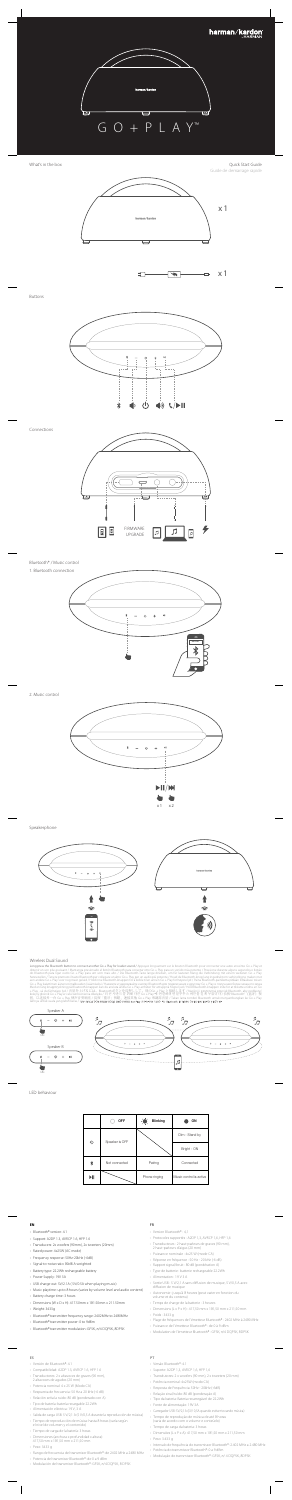## **DE** IT

- Bluetooth®-Version: 4.1
- Support: A2DP 1.3, AVRCP 1.6, HFP 1.6
- Lautsprecher: 2 x Tieftöner (90 mm), 2 x Hochtöner (20 mm)
- Nennleistung: 4 x 25 W (AC-Modus)
- Frequenzgang: 50 Hz 20 kHz (–6 dB)
- Signal/Rauschabstand: 80 dB (A-gewichtet)
- Batterietyp: 22.2Wh wiederaufladbarer Akku
- Netzteil: 19 V 3 A
- USB-Ladeanschluss: 5 V/2,1 A (5 V/0,5 A bei Musikwiedergabe)
- Audiowiedergabe: bis zu 8 Stunden (abhängig von Lautstärke und Inhalt)
- Akkuladedauer: 3 Stunden
- Abmessungen (B x T x H): 417,50 mm x 181,50 mm x 211,50 mm
- Gewicht: 3433 g
- Bluetooth®-Sendefrequenzbereich: 2402 MHz bis 2480 MHz
- Bluetooth®-Sendeleistung: 0 bis 9 dBm
- Bluetooth®-Übertragungsmodulation: GFSK/π /4-DQPSK / 8-DPSK

- Versione Bluetooth®: 4.1
- Supporto: A2DP 1.3, AVRCP 1.6, HFP 1.6
- Trasduttori: 2 x woofer (90 mm), 2 x tweeter (20 mm)
- Potenza nominale: 4 x 25 W (modalità CA) • Risposta in frequenza: 50 Hz - 20 kHz (-6 dB)
- 
- Rapporto segnale-rumore: 80 dB (pesato A) • Tipo di batteria: batteria ricaricabile 22.2Wh
- Alimentazione: 19 V 3 A
- USB per la ricarica: 5V/2,1A (5V/0,5A in riproduzione)
- 
- Tempo di riproduzione brani musicali: fino a 8 ore (a seconda del livello del volume e del contenuto)
- Tempo di ricarica della batteria:3 ore
- Dimensioni (L x P x A): 417,50 mm x 181,50 mm x 211,50 mm
- Peso: 3433 g
- Intervallo di frequenza trasmettitore Bluetooth®: da 2402 MHz a 2480 MHz
- Potenza trasmettitore Bluetooth®: da 0 a 9 dBm
- Modulazione trasmettitore Bluetooth®: GFSK, π/4 DQPSK, 8 DPSK

- Bluetooth®-versie: 4.1
- Ondersteuning: A2DP 1.3, AVRCP 1.6, HFP 1.6
- Omvormers: 2x woofers (90mm), 2x tweeters (20mm)
- Nominaal vermogen: 4x 25W (AC mode)
- Frequentiebereik: 50 Hz 20 kHz (-6 dB)
- Signaal-ruisverhouding: 80 dB A-gewogen
- Type batterij: 22.2Wh oplaadbare batterij
- Voeding: 19V 3A
- USB-uitgang: 5V / 2,1A (5V / 0,5A wanneer muziek afspeelt) • Afspeeltijd voor muziek: tot 8 uur
- (afhankelijk van volume en inhoud) • Oplaadtijd voor batterij: 3 uur
- Afmetingen (B x D x H): 417,5 mm x 181,5 mm x 211,5 mm
- Gewicht: 3433 g
- 
- Frequentiebereik Bluetooth®-zender: 2402 MHz tot 2480 MHz
- Vermogen Bluetooth®-zender: 0 tot 9 dBm
- Modulatie Bluetooth®-zender: GFSK π/4 DQPSK 8DPSK

• Диапазон частот передатчика Bluetooth®: 2402 мГц – 2480 мГц • Мощность передатчика Bluetooth®: От 0 до 9 дБм • Модуляция передатчика Bluetooth®: GFSK,  $\pi$ /4 DQPSK, 8DPSK

- Bluetooth®-versjon: 4.1
- Støtter: A2DP 1.3, AVRCP 1.6, HFP 1.6
- Høyttalerelementer: 2x basser (90 mm), 2x diskanter (20 mm)
- Nominell effekt: 4x25W (AC-modus)
- Frekvensområde: 50 Hz 20 kHz (-6 dB)
- Signal/støyforhold: 80 dB A-vektet
- Batteritype: 22.2Wh oppladbart batteri
- Spenningsforsyning: 19 V 3 A
- USB-utgang: 5 V / 2,1 A, (5 V / 0,5 A når man spiller musikk)
- Musikkavspillings tid: opp til 8 timer (varierer med lydnivå i innhold)
- Batteriladetid: 3 timer

- Dimensjoner (B x D x H): 417,50 mm x 181,50 mm x 211,50 mm
- Vekt: 3433 g
- Frekvensområde for Bluetooth® -sender: 2402 MHz til 2480 MHz

• Bluetooth®-senderstyrke: 0 til 9 dBm

• Modulasjon for Bluetooth®-sender: GFSK, π/4 DQPSK, 8DPSK

- Bluetooth®-versio: 4.1
- Tuki: A2DP 1.3, AVRCP 1.6, HFP 1.6
- Kaiutinelementit: 2 bassoelementtiä (90 mm), 2 diskanttielementtiä (20 mm)
- Mitoitusteho: 4 x 25 W (verkkovirta)
- Taajuusvaste: 50 Hz 20 kHz (–6 dB)
- Häiriöetäisyys: 80 dB A-painotettu
- Akku:22.2Whladattava akku
- Virtalähde: 19 V 3 A
- USB-latauslähtö: 5 V / 2,1 A , (5 V / 0,5 A toistettaessa musiikkia)
- Musiikin toistoaika: jopa 8 tuntia (vaihtelee äänenvoimakkuuden tason ja sisällön mukaan)
- Akun latausaika: 3 tuntia
- Mitat (L  $\times$  S  $\times$  K): 417,50 mm x 181,50 mm x 211,50 mm
- Paino: 3433 g
- Bluetooth®-lähettimen taajuusalue: 2402 MHz 2480 MHz
- Bluetooth®-lähettimen teho: 0–9 dBm
- Bluetooth®-lähettimen modulaatio: GFSK, π/4 DQPSK, 8DPSK

• Версия Bluetooth®: 4.1

• Поддержка: A2DP 1.3, AVRCP 1.6, HFP 1.6 • Д инамики: 2 низкочастотных динамика (90 мм), 2 высокочастотных динамика (20 мм) • Номинальная мощность: 4 x 25 Вт (питание от сети) • Частотная характеристика: 50 Гц - 20 кГц (-6 дБ) • Отношение сигнал/шум: 80 дБ (A-взвешенный) • Тип аккумулятора:22.2 Вт\*ч, перезаряжаемый

• Блок питания: 19 В / 3 А

• Зарядка через USB-порт: 5 В / 2,1 A без воспроизведения, 5 В / 0,5 A с

воспроизведением

• В режиме прослушивания музыки: до 8 часов

(варьируется в зависимости от уровня звука и наполнения)

• Время зарядки аккумулятора: 3 ч

• Размеры (В x Ш x Г): 417,50 мм x 181,50 мм x 211,50 мм

• Вес: 3433 г

- Bluetooth®-version: 4.1
- Stöd för: A2DP 1.3, AVRCP 1.6, HFP 1.6
- Element: 2 x baselement (90 mm), 2 x diskanter (20 mm)
- Effekt: 4 x 25 W (AC-läge)
- Frekvensåtergivning: 50 Hz 20 kHz (-6 dB)
- Signal/brus-förhållande: 80 dB (A-viktat)
- Batterityp: Uppladdningsbart batteri på 22.2Wh
- Strömförsörjning: 19 V 3 A
- USB-laddning ut: 5 V/2,1 A (5 V/0,5 A vid musikuppspelning)
- Speltid: upp till 8 timmar (varierar beroende på volymnivå och innehåll) • Batteriladdningstid: 3 timmar
- Mått (B x D x H): 417,50 mm x 181,50 mm x 211,50 mm
- Vikt: 3433 g
- Bluetooth®-sändarens frekvensområde: 2402 MHz till 2480 MHz
- Bluetooth®-sändareffekt: 0 till 9 dBm
- Bluetooth®-sändarmodulering: GFSK π/4 DQPSK, 8-DPSK

• Bluetooth®-version: 4.1

• Support: A2DP 1.3, AVRCP 1.6, HFP 1.6

• Enheder: 2 stk. basenheder (90 mm), 2 stk. diskanter (20 mm) • Nominel sendereffekt: 4 x 25 W (vekselstrømstilstand)

• Frekvensområde: 50 Hz - 20 kHz (-6 dB) • Signal-støj-forhold: 80 dB A-vægtet • Batteritype: 22.2Wh genopladeligt batteri

• Strømforsyning: 19 V 3 A

• USB-output: 5 V/2,1 (5 V/0,5 A ved afspilning af musik) • Musikspilletid: op til 8 timer (afhænger af lydstyrke og indhold)

• Batteriopladningstid: 3 timer

• Mål (B x D x H): 417,50 mm x 181,50 mm x 211,50 mm

• Vægt: 3433 g

• Bluetooth®-senders frekvensområde: 2402 MHz - 2480 MHz

• Bluetooth®-sendereffekt: 0-9 dBm

• Bluetooth®-sendermodulation: GFSK, π/4-DQPSK, 8-DPSK

- Bluetooth®のバージョン:4.1
- 対応プロファイル:A2DP 1.3、AVRCP 1.6、HFP 1.6
- 
- トランスデューサー:ウーファー×2(90mm)、 ツイーター×2(20mm)
- 定格出力:25Wx4(AC モード)
- 周波数特性:50Hz~20kHz(-6dB)
- SN 比:80dB A特性
- 電池タイプ:22.2Wh再充電可能バッテリー
- 電源:19V 3A
- USB充電:5V/2.1A (音楽再生時は5V/0.5A)
- 音楽再生時間:最大8時間(音重レベルや再生内谷によっ<br>- て異なります)<br>-
- 電池充電時間:3 時間
- 寸法 (H x W x D) : 417.50mm x 181.50mm x 211.50mm
- 重量:3433g
- Bluetooth®トランスミッターの周波数帯域:2402MHz~2480MHz
- Bluetooth®トランスミッター出力:0~9dBm
- Bluetooth® トランスミッターの変調方式:GFSK、π/4-DQPSK、8-DPSK

- Wersja Bluetooth®: 4.1
- Obsługiwane profile: A2DP 1.3, AVRCP 1.6, HFP 1.6
- Przetworniki: 2 x głośniki niskotonowe (90 mm),
- 2 x głośniki wysokotonowe (20 mm)
- Moc znamionowa: 4 x 25 W (tryb zasilania sieciowego)
- Pasmo przenoszenia: 50 Hz 20 kHz (–6 dB)
- Stosunek sygnał/szum: 80 dB (ważony charakterystyką A) • Rodzaj akumulatora: Akumulator 22.2Wh
- Zasilacz: 19 V 3 A
- Wyjście do ładowania przez USB: 5 V/2,1 A bez muzyki, 5 V/0,5 A przy odtwarzaniu muzyki
- Czas odtwarzania muzyki: do 8 godzin
- (w zależności od poziomu głośności i rodzaju plików)
- Czas ładowania akumulatora: 3 godz.
- Wymiary (szer. x wys. x gł.): 417,50 mm x 181,50 mm x 211,50 mm
- Masa: 3433 g
- Zakres częstotliwości nadajnika Bluetooth®: 2402 MHz do 2480 MHz
- Moc nadajnika Bluetooth®: 0 do 9 dBm
- Modulacja nadajnika Bluetooth: GFSK π/4 DQPSK 8-DPSK

- 블루투스 버전: 4.1
- 지원: A2DP 1.3, AVRCP 1.6, HFP 1.6
- 변환기: 2x 우퍼(90mm), 2x 트위터(20mm)
- 정격 출력: 4x25W(AC 모드)
- 주파수 응답: 50Hz-20kHz(-6dB)
- 신호대 잡음비: 80dB(A-가중)
- 배터리 종류: 22.2Wh 충전 배터리
- 전원 공급장치: 19V 3A
- USB 충전 출력: 5V/2.1A(5V/0.5A 음악 재생시)
- 
- 음악 재생 시간: 최대 8시간(재생 콘텐츠와 볼륨의 수준에 따라 상이할 수 있음)
- 배터리 충전 시간: 3시간
- 규격(W x D x H): 417.50mm x 181.50mm x 211.50mm
- 무게: 3433g
- Bluetooth® 송신기 주파수 범위: 2402MHz ~ 2480MHz
- Bluetooth® 송신기 출력: 0 ~ 9dBm
- Bluetooth® 송신기 변조: GFSK, π/4 DQPSK, 8DPSK

## **CHT** ID

- 蓝牙版本:4.1
- 支持: A2DP 1.3、AVRCP 1.6、HFP 1.6
- 变频器:2 个低音扬声器 (90 mm)、2 个高音扬声器 (20mm)
- 额定功率:4x25W(交流模式)
- 频率响应:50Hz-20kHz (-6dB)
- 信噪比:80dB(A 计权)
- 电池类型:22.2Wh 可充电电池
- 电源:19V 3A
- USB 充电输出:5V/2.1A (播放音乐时 5V/0.5A)
- 音乐播放时间: 长达 8 小时 (因音量大小和内容而异)
- 电池充电时间:3 小时
- 尺寸(宽 × 深 × 高):417.50mm x 181.50mm x 211.50mm
- 重量:3433g
- Bluetooth® 蓝牙发射器频率范围:2402MHz 至 2480MHz
- Bluetooth® 蓝牙发射器功率:0 至 9dBm
- Bluetooth® 蓝牙发射器调制:GFSK、π/4 DQPSK、8DPSK

- 藍牙®版本:4.1
- 支援: A2DP 1.3、AVRCP 1.6、HFP 1.6
- 轉換器:2 個重低音喇叭 (90mm)、2 個高音喇叭 (20mm)
- 額定功率:4x25W(AC 模式)
- 頻率響應:50Hz-20kHz (-6dB)
- 訊噪比:80dB(A 型加權)
- 電池類型:22.2Wh 充電式電池
- 電源供應:19V 3A
- USB 對外充電: 5V/2.1A (播放音樂時為 5V/0.5A)
- 音樂播放時間:長達 8 個小時(依音量和內容而異)
- 電池充電時間:3 小時
- 尺寸 (寬 x 深 x 高): 417.50 公釐 x 181.50 公釐 x 211.50 公釐
- 重量:3433 克

- 藍牙® 發送頻率範圍:2402MHz 至 2480MHz
- 藍牙® 發送功率:0 至 9dBm
- 藍牙® 發送調幅:GFSK、π/4 DQPSK、8DPSK
- Versi Bluetooth®: 4.1
- Dukungan: A2DP 1.3, AVRCP 1.6, HFP 1.6
- Transduser: 2x woofer (90 mm), 2x tweeter (20 mm)
- Daya nominal: 4x25 W (mode AC)
- Respons frekuensi: 50 Hz 20 kHz (-6 dB)
- Rasio antara sinyal dan derau: 80 dB A-tertimbang
- Jenis baterai: Baterai 22.2Wh yang dapat diisi ulang

• Catu Daya: 19 V 3 A

- Pengisian daya melalui USB: 5V/2,1A ( 5V/0,5A ketika memainkan musik)
- Durasi aktif musik: hingga 8 jam (bervariasi sesuai volume dan konten)

• Masa pengisian daya baterai: 3 jam

• Dimensi (P x L x T): 417,50 mm x 181,50 mm x 211,50 mm

• Berat: 3433 g

4.1 :Bluetooth® ארסת

• תמיכה: A2DP1.3 AVRCP 1.6 HFP 1.6 • מתמרים: 2 x וופרים (90 מ"מ), 2 x טוויטרים (20 מ"מ)

• טעינת USB: לV/0.5A) 5V/2.1A בעת ניגון מוזיקה

• עצמת משדר ה-®Bluetooth: 0 עד 9dBm

• טווח תדרי משדר ה-®Bluetooth: 2480MHz עד 2480MHz

• אפנוו משדר ה-"GFSK, T/4 DQPSK, 8DPSK :Bluetooth

• משך נגינת מוזיקה: עד ל-8 שעות (משתנה בהתאם לעצמת הקול ולתוכני השמע)

• מידות (רוחב x עומק x גובה): 417.50 מ"מ A 181.50 מ"מ 211.50 מ"מ

י דירוג עצמה: 25W x 4 (מצב AC) \* תגובת תדר: (6dB-20kHz) + • יחס אות לרעש: 80dBA • סוג הסוללה: סוללה נטענת 22.2WH • אספקת כוח: 3A 19V

• זמן טעינת הסוללה: 3 שעות

• משקל: 3,433 גרם

• Rentang frekuensi pemancar Bluetooth®: 2402 MHz hingga 2480 MHz

• Daya pemancar Bluetooth®: 0 hingga 9 dBm • Modulasi pemancar Bluetooth®: GFSK, π/4 DQPSK, 8DPSK

### **NL NO**

## **FI RU**

## **SV DA**

# **JP PL**

### **KO CHS**

TR01488\_C





| А | 2010 | N                   | 2023 |
|---|------|---------------------|------|
| R | 2011 | ō                   | 2024 |
|   | 2012 | P                   | 2025 |
| n | 2013 | ö                   | 2026 |
| E | 2014 | R                   | 2027 |
| F | 2015 | s                   | 2028 |
| G | 2016 | Ŧ                   | 2029 |
| н | 2017 | Ü                   | 2030 |
|   | 2018 | v                   | 2031 |
|   | 2019 | x                   | 2032 |
| ĸ | 2020 | Y                   | 2033 |
|   | 2021 | 7                   | 2034 |
| M | 2022 | повторно начать с А |      |

Este equipamento opera em caráter secundário, isto é, não tem direito a proteção contra interferência prejudicial, mesmo de estações do mesmo tipo, e não pode causar interferência a sistemas operando em caráter primário

Este produto está homologado pela ANATEL, de acordo com os procedimentos regulamentados pela Resolução 242/2000, e atende aos requisitos técnicos aplicados

Para maiores informações, consulte o site da ANATEL - www.anatel.gov.br

**HE**

The Bluetooth® word mark and logos are registered trademarks owned by Bluetooth SIG, Inc. and any use of such marks by HARMAN International Industries, Incorporated is under license. Other trademarks and trade names are those of their respective owners.

# CE1856

Торговая марка: harman/kardon Назначение товара: Активная акустическая система Изготовитель: Харман Интернешнл Индастриз Инкорпорейтед, США, 06901 Коннектикут, г.Стэмфорд, Атлантик Стрит 400, офис 1500 Страна происхождения: Китай Импортер в Россию: OOO "ХАРМАН РУС СиАйЭс", РОССИЯ, 127018, г.МОСКВА, УЛ. ДВИНЦЕВ, Д.12, КОРПУС 1 Гарантийный период: 1 год Информация о сервисных центрах: www.harman.com/ru тел. +7-800-700-0467

Срок службы: 3 года

Срок хранения: не ограничен Условия хранения: Cтандартные при нормальных значениях климатических факторов внешней среды

Номер документа соответствия: Товар сертифицирован<br>Дата производства: Дата изготовления устройства определяется по двум буквенным<br>обозначениям из второй группы символов серийного номера изделия, следующих<br>после разделител